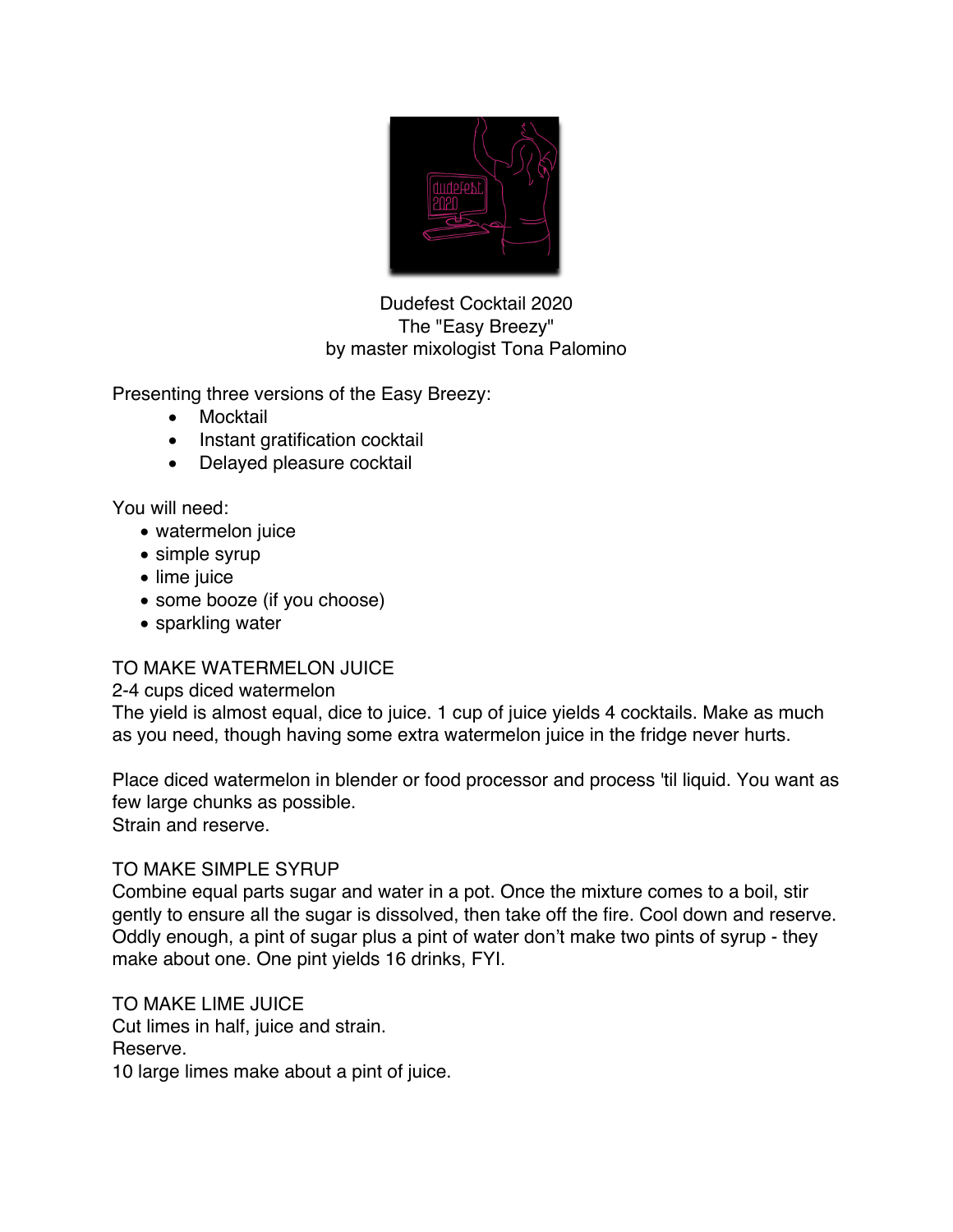## THE MOCKTAIL

4 oz watermelon juice 3 oz simple syrup 1 oz lime juice (1 large serving)

Fill a tall glass with ice. Measure ingredients into the glass. Top off with sparkling water.

For a large batch, think of the recipe in terms of parts, and substitute for a larger measurement. For example -

4 cups

3 cups

1 cup

Fill a large pitcher with ice, measure ingredients in, and top off with an entire 12oz can or bottle of sparkling water.

### INSTANT GRATIFICATION COCKTAIL

2 oz watermelon juice 1.25 oz mezcal .75 oz simple syrup .50 oz lime juice

Measure ingredients into a cocktail tin, cover with ice, and shake hard for 5-7 seconds. Strain into a chilled cocktail glass and garnish with a slice of watermelon.

To make a large batch, scale up in parts. Full cups will make over a gallon of cocktail, FYI. Use 1/2 cups if you don't need that much.

8 parts watermelon juice 5 parts mezcal 3 parts simple syrup 2 parts lime